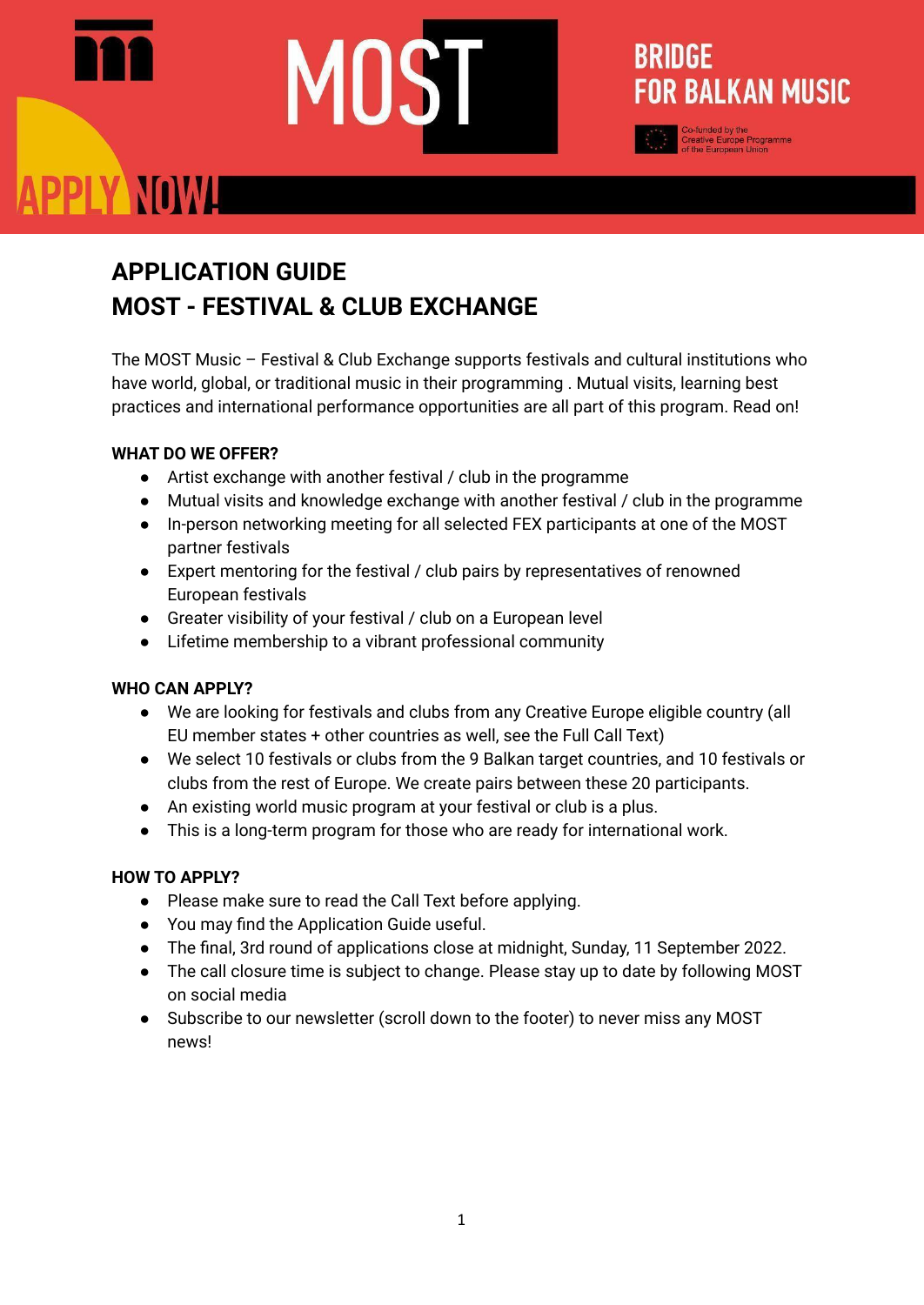### **BRIDGE FOR BALKAN MUSIC**

### **GUIDE TO THE APPLICATION FORM**

### *Applicant information*

1. E-MAIL ADDRESS

Please provide an address that you use and check frequently. We will send the following: confirmation of having finished your application process, results of the application. *Example: mostmaria@gmail.com*

2. NAME

Full name with the preferred spelling please. *Example: Maria Mostava*

- 3. PHONE NUMBER (PLEASE INCLUDE COUNTRY CODE) *Example: +361234567*
- 4. CITIZENSHIP

Eligibility criteria for the Festival and Club Exchange (FEX) pillar: at least one member of the band must hold citizenship of one of the MOST target countries, see mostmusic.eu for the list of these countries. Priority will be given to bands that are also based in one of the target countries. *Example: Romania*

- 5. WHERE HAVE YOU HEARD ABOUT MOST? Please specify the name of the person / venue / social media group, etc. (if relevant) *Example: I saw a MOST flyer at WOMEX 2021.*
- 6. What do you expect to learn from participating in the project? Please suggest some concrete topics you wish to cover during the training (if selected). *Example: Branding, sync*
- 7. Have you already applied in any previous rounds of the MOST project public calls (Balkan Music Export, Festival and Club Exchange, Management Training, Urban Project Hub)? If yes, in which and what year?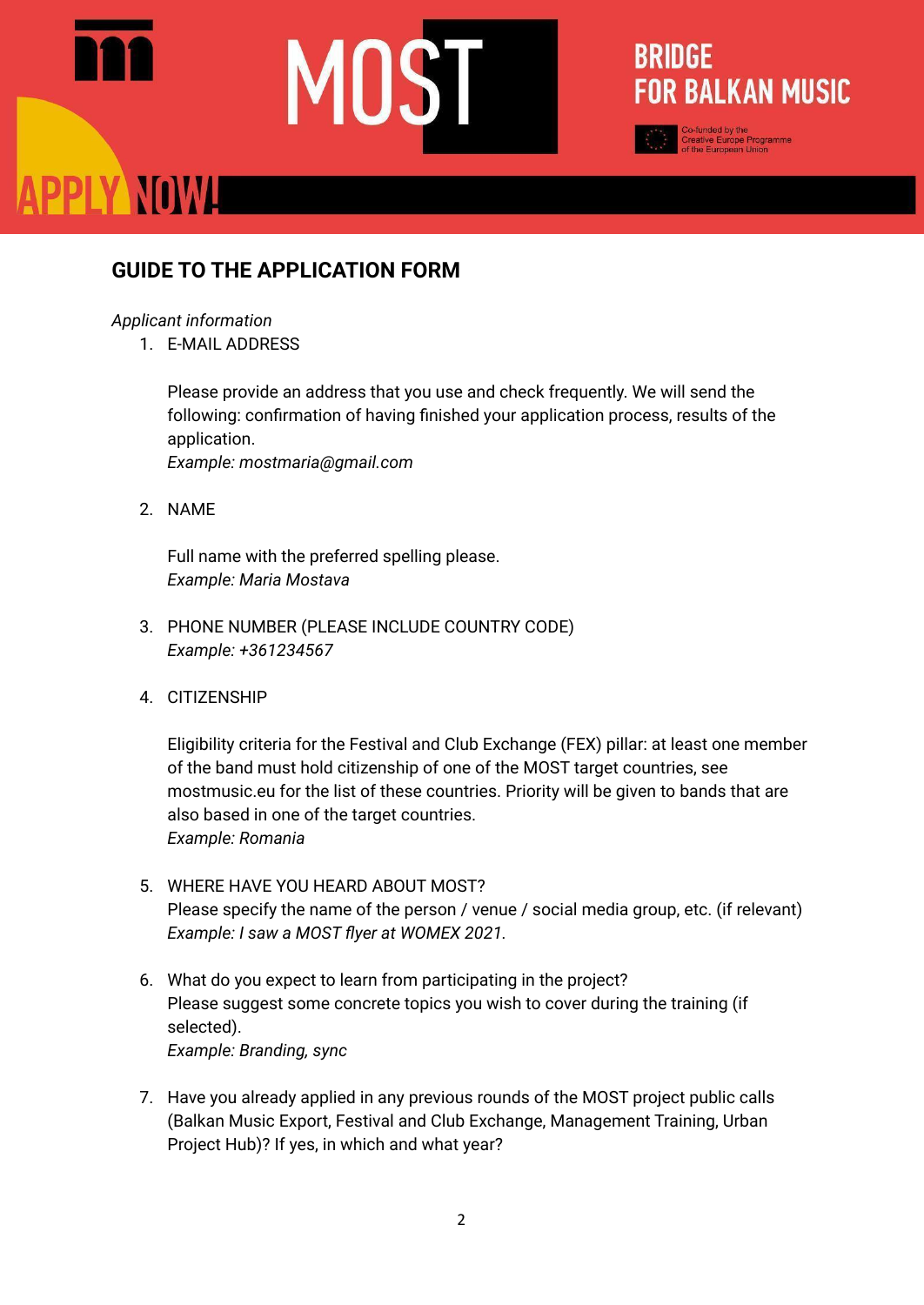**BRIDGE FOR BALKAN MUSIC** 

-funded by the<br>eative Europe Programme<br>the European Union

*Please note that answering yes to this will not hinder your application in any way! Example: Balkan Music Export, 2020*

### *Festival or club profile*

- 1. YOU SUBMIT YOUR APPLICATION AS A …
	- a. Festival
	- b. Club, music or cultural venue

### *Questions for festivals*

1. NAME OF THE FESTIVAL

Please (1) use the preferred English transliteration of the name, (2) also include alternative spellings that make it the easiest to find you on the internet (for example: your event's name written with Cyrillic letters, or your event's name written as it is used on social media)

- 2. COUNTRY OF FESTIVAL LOCATION
- 3. CITY OF FESTIVAL
- 4. PLEASE TELL US ABOUT YOUR FESTIVAL BRIEFLY 1000 characters or less.
- 5. WEBSITE OF THE FESTIVAL
- 6. FACEBOOK PAGE OF THE FESTIVAL
- 7. WHEN WAS THE FESTIVAL FIRST ORGANISED?
- 8. HOW LONG IS THE FESTIVAL? (PLEASE INDICATE THE NUMBER OF DAYS OF THE LAST FESTIVAL)
- 9. HOW OFTEN IS THE FESTIVAL ORGANISED?
- 10. WHEN WILL YOUR NEXT FESTIVAL TAKE PLACE? (PLEASE INDICATE THE PLANNED DATES FOR 2022 / 2023)
- 11. MAIN GENRE OF THE FESTIVAL (YOU CAN CHOOSE MORE OPTIONS)

WORLD MUSIC JAZZ FOLKLORE POP CLASSICAL ELECTRONIC ALL GENRES OTHER: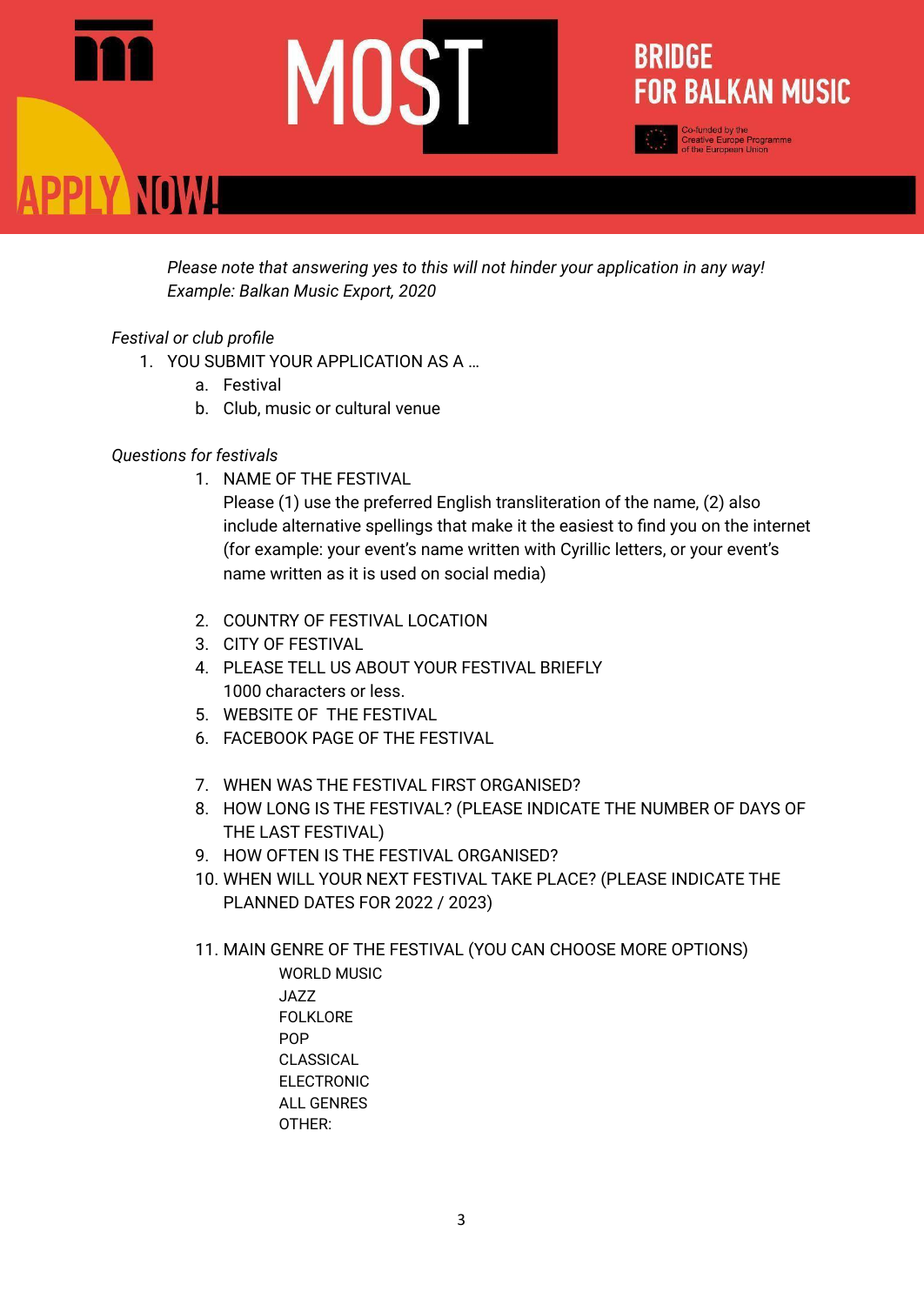### **BRIDGE FOR BALKAN MUSIC**

-funded by the<br>ative Europe Programme<br>he European Union

12. WHAT OTHER PROGRAMME ELEMENTS DO YOU FEATURE AT YOUR

FESTIVAL?

PERFORMING ARTS (theatre, dance…) FINE ARTS (exhibitions) LITERARY PROGRAMS GASTRO FAMILY PROGRAMS LIFESTYLE AND SPORT OTHER:

- 13. NUMBER OF PROGRAMS (LAST FESTIVAL)
- 14. NUMBER OF CONCERTS (LAST FESTIVAL)
- 15. NUMBER OF WORLD MUSIC CONCERTS (LAST FESTIVAL)
- 16. NUMBER OF STAGES (LAST FESTIVAL)
- 17. WHICH ARTISTS HAVE BEEN THE HIGHLIGHTS OF THE FESTIVAL? (THROUGHOUT ALL EDITIONS)
- 18. TOTAL NUMBER OF FESTIVAL VISITORS (LAST FESTIVAL)
- 19. PLEASE UPLOAD AT LEAST FIVE HIGH QUALITY PHOTOS IN ORDER TO HAVE A GLIMPSE OF THE VENUE, THE AUDIENCE, AND THE MOOD Description: Please use (1) at least 1000 x 1000 px photos, (2) landscape images, colour photos preferred, (3) please upload images without watermarks, (4) please upload photos in jpg or png form.
	- FELTÖLTŐMEZŐK, max 5 darab
- 20. PLEASE LINK A VIDEO OF YOUR FESTIVAL (E.G. AFTERMOVIE ON YOUTUBE, VIMEO, ETC.) (PLEASE USE THIS FORMAT: HTTPS://WWW. ...)
- 21. PLEASE TELL US IN 1500-3000 CHARACTERS WHY YOUR FESTIVAL WANTS TO BE PART OF THE PROGRAMME.

Please include the following:

(1) Intercultural exposure and experience (previous international projects, staff, language skills)

- (2) Growth potential of the festival
- (3) Diversity of selected artists, current and future plans involving world music
- (4) Your needs and expectations in relation to the exchange programme

### *Questions for clubs*

1. NAME OF THE CLUB

Please (1) use the preferred English transliteration of the name, (2) also include alternative spellings that make it the easiest to find you on the internet (for example: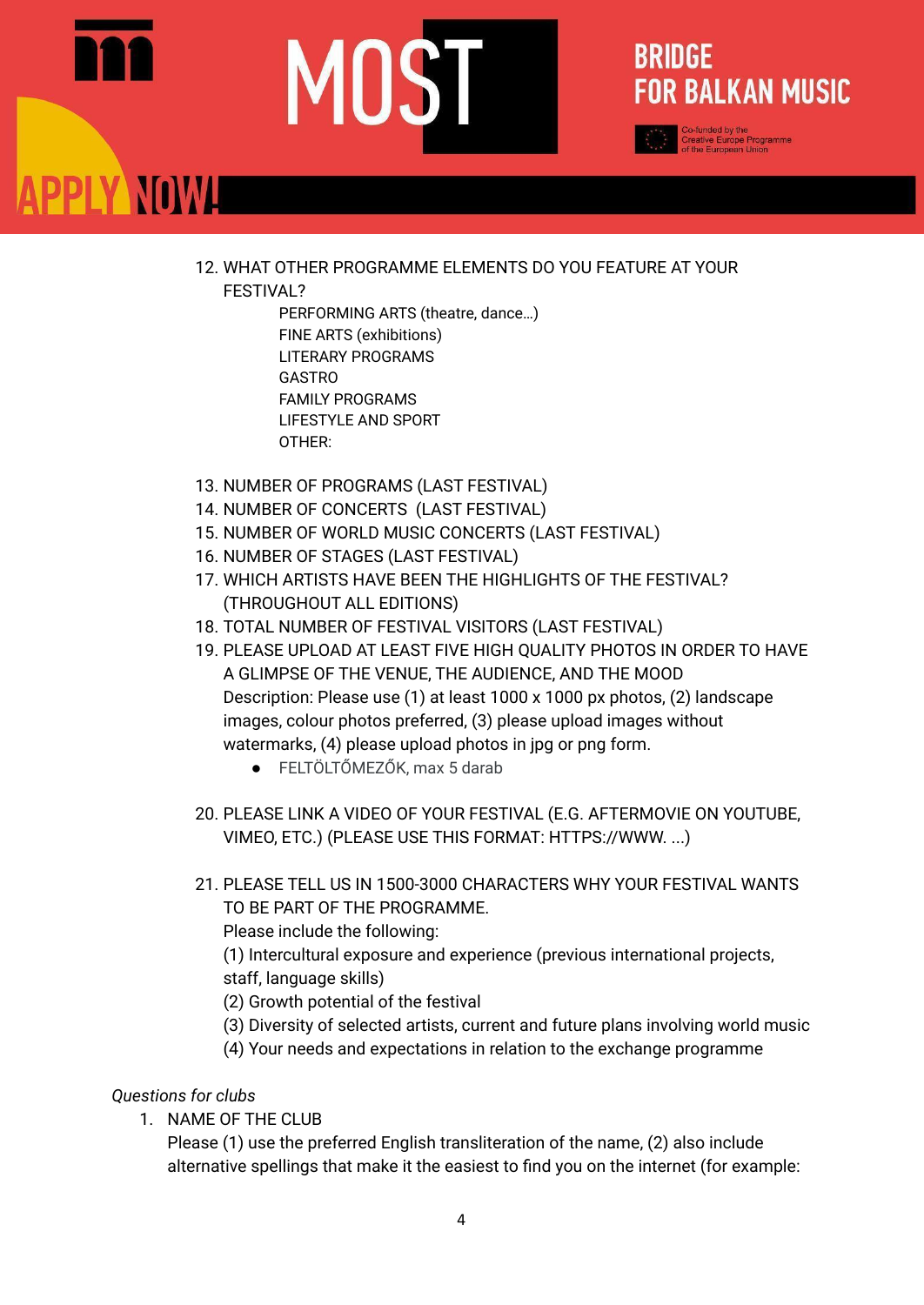your event's name written with Cyrillic letters, or your event's name written as it is used on social media)

**BRIDGE** 

**FOR BALKAN MUSIC** 

-funded by the<br>eative Europe Programme<br>the European Union

- 2. COUNTRY OF THE CLUB
- 3. CITY OF THE CLUB
- 4. WEBSITE *Please use the https://www. format*
- 5. FACEBOOK *Please use the https://www. format*
- 6. INSTAGRAM *Please use the https://www. format*
- 7. OTHER LINKS *E.g. Linkedin, Gigmit, etc. Please use the https://www. format*
- 8. WHEN WAS THE CLUB FOUNDED?
- 9. HOW OFTEN DO YOU HAVE PROGRAMMES AT YOUR CLUB?

### 10. SEASONALITY

Please mark the months when you offer programmes *Example: All year round / Only in the summer months*

11. MAIN GENRES OF THE CLUB (YOU CAN CHOOSE MORE OPTIONS)

WORLD MUSIC JAZZ FOLKLORE POP CLASSICAL ELECTRONIC ALL GENRES OTHER:

12. WHAT OTHER PROGRAMME ELEMENTS DO YOU FEATURE AT YOUR CLUB? PERFORMING ARTS (theatre, dance…) FINE ARTS (exhibitions)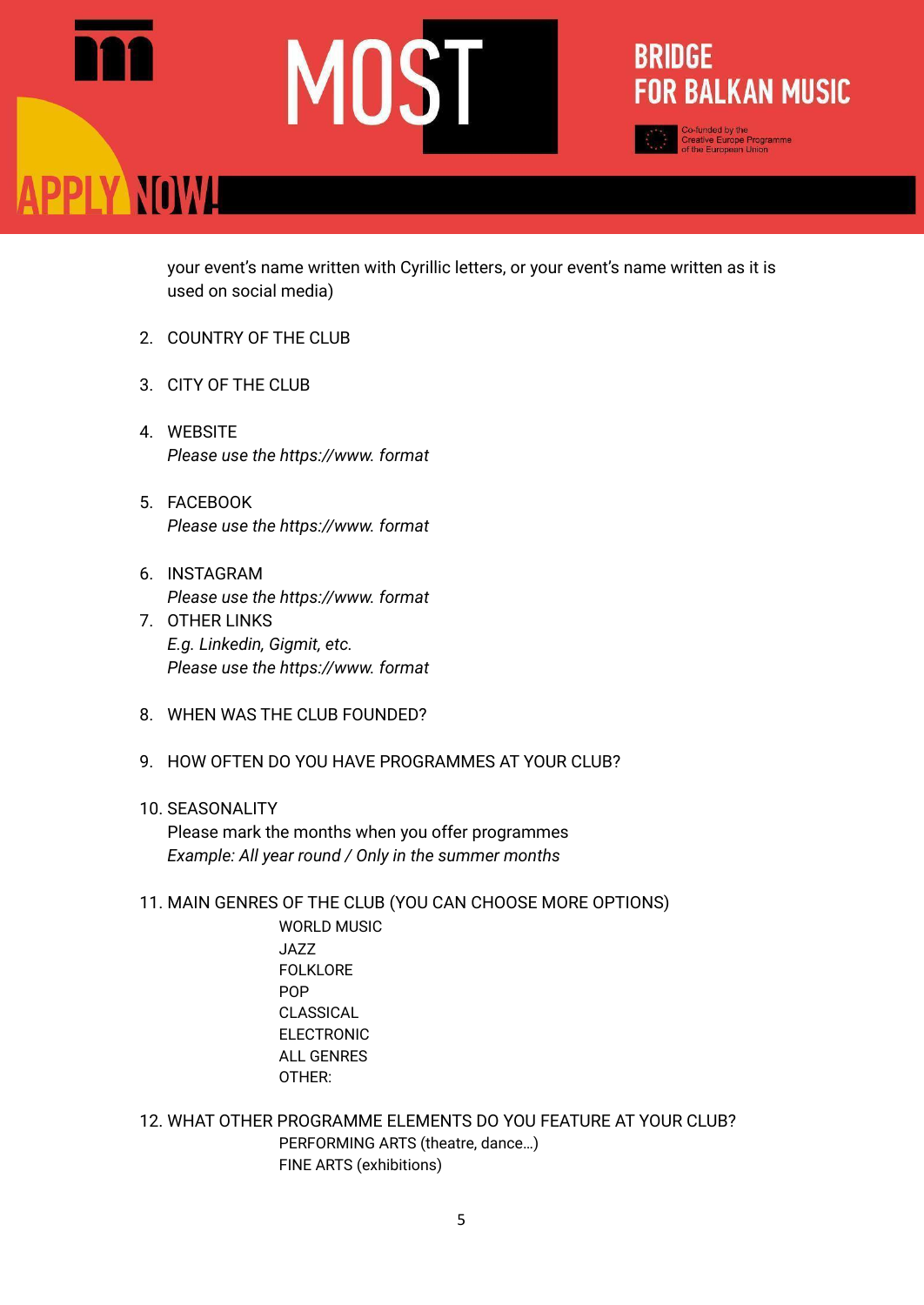### **BRIDGE FOR BALKAN MUSIC**

-funded by the<br>sative Europe Programme<br>the European Union

LITERARY PROGRAMMES **GASTRO** FAMILY PROGRAMMES LIFESTYLE AND SPORT OTHER:

- 13. NUMBER OF PROGRAMMES (YEARLY)
- 14. NUMBER OF CONCERTS (YEARLY)
- 15. NUMBER OF WORLD MUSIC CONCERTS (YEARLY)
- 16. NUMBER OF STAGES/HALLS

PPLY NOWL

- 17. NUMBER OF TOTAL AUDIENCE CAPACITY
- 18. PLEASE HIGHLIGHT SOME ARTISTS WHO HAVE PERFORMED AT THE CLUB
- 19. TOTAL NUMBER OF CLUB VISITORS (YEARLY)
- 20. PLEASE GIVE A SHORT INTRODUCTION OF YOUR AUDIENCE (e.g. typical age group)
- 21. PLEASE UPLOAD AT LEAST FIVE HIGH QUALITY PHOTOS IN ORDER TO HAVE A GLIMPSE OF THE VENUE, THE AUDIENCE, AND THE MOOD Please use (1) at least 1000 x 1000 px photos, (2) landscape images, colour photos preferred, (3) please upload images without watermarks, (4) please upload photos in jpg or png form.
	- FELTÖLTŐMEZŐK, max 5 darab
- 22. PLEASE LINK A VIDEO OF YOUR CLUB (E.G. LIVE CONCERT RECORDING ON YOUTUBE, VIMEO, ETC.) (PLEASE USE THIS FORMAT: HTTPS://WWW. ...)
- 23. PLEASE TELL US IN 1500-3000 CHARACTERS WHY YOUR CLUB WANTS TO BE PART OF THE PROGRAMME. IN YOUR ANSWER, PLEASE ALSO INCLUDE THE FOLLOWING: (1) INTERCULTURAL EXPOSURE AND EXPERIENCE (PREVIOUS INTERNATIONAL PROJECTS, STAFF, LANGUAGE SKILLS) (2) GROWTH POTENTIAL OF THE CLUB (3) DIVERSITY OF SELECTED ARTISTS, CURRENT AND FUTURE PLANS INVOLVING WORLD MUSIC, (4) YOUR NEEDS AND EXPECTATIONS IN RELATION TO THE FEX EXCHANGE